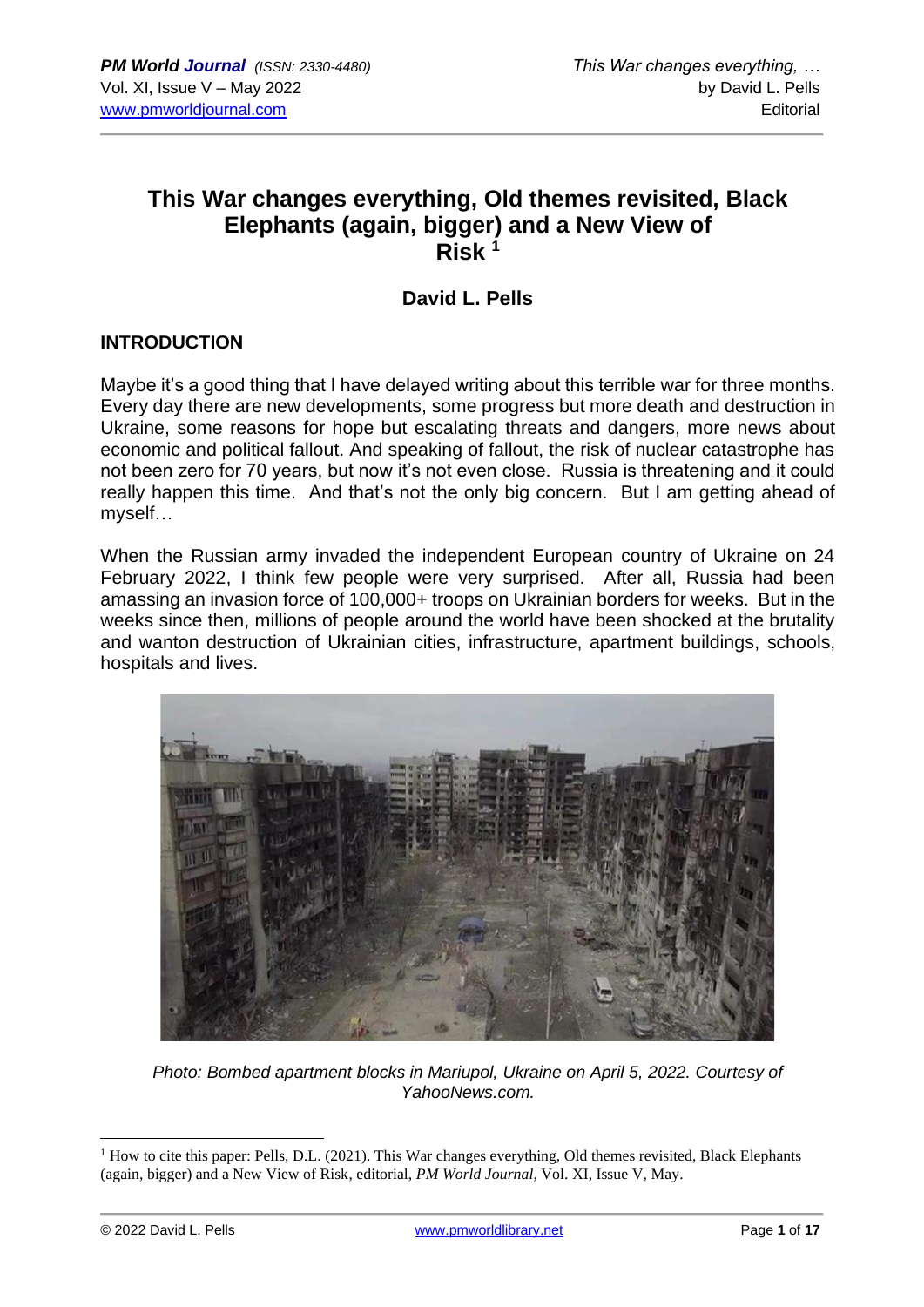It is now clear to all, at least those with access to western media or the internet, that Russia's goal for this massive illegal invasion is nothing less than complete destruction of the Ukrainian country and society. It is also a brutal 19<sup>th</sup> century land grab of the worst possible kind. The Russians claim that the Ukrainians are Nazis, but it's just the opposite. The Russians have tried to do to Ukraine exactly what Hitler's Nazis did to Poland in 1939 to start World War II, massive blitzkrieg, invasion and destruction!

Of course, in hindsight, everyone should have anticipated this following the Russian invasion of Ukraine in 2014 and its annexation of The Crimea, and with Russian President Putin's increasing authoritarianism and interference with Western democracies (through cyberattacks, misinformation, election interferences and support of right-wing political movements.) But now it's a lot more serious. And dangerous!

It seems unbelievable that a sovereign European country could be invaded in the 21<sup>st</sup> century, but it has happened. By now, we all know the reasons. Ukrainians were working to transform their country into a free society, with free elections, free press, free markets and less corruption, all moving towards becoming a modern European nation. Ukraine was moving rapidly away from Russian influence, and it was succeeding. As a model for social transformation, Ukraine became a threat to President Putin and the corrupt leadership in Moscow.

The big question now is: could the war in Ukraine lead to World War 3? If so, what should we be doing to avoid or prevent total war, or respond? If not world war, how bad will it get and what are the ramifications for us as individuals and as project management leaders and professionals?

I believe the answer is, we're already there!

#### **WORLD WAR**

I didn't include this in the title for this editorial, as I did not want to alarm everyone before reading. But it seems to me that we are in a global war from at least five perspectives, all of which have been reinforced by experts in the USA in recent weeks.

**Global Geopolitical War** – Since the war began, countries around the world have been aligning with either Ukraine or Russia, or choosing to remain neutral. In an emergency session on March 1<sup>st</sup>, 141 of the 193 member states of the United Nations voted for a resolution to condemn Russia for its invasion of Ukraine, 35 abstained and five voted against. <sup>2</sup> Every country took a position. Wikipedia now has a good, updated discussion of "Government and intergovernmental reactions to the 2022 Russian invasion of Ukraine"**<sup>3</sup>** Depending on how the war progresses or turns out, these positions will affect global trade, international treaties and relations between countries, industries and organizations (and supply chains) for years to come.

<sup>2</sup> <https://www.theguardian.com/world/2022/mar/02/united-nations-russia-ukraine-vote>

<sup>&</sup>lt;sup>3</sup>https://en.wikipedia.org/wiki/Government and intergovernmental reactions to the 2022 Russian invasion of [Ukraine](https://en.wikipedia.org/wiki/Government_and_intergovernmental_reactions_to_the_2022_Russian_invasion_of_Ukraine)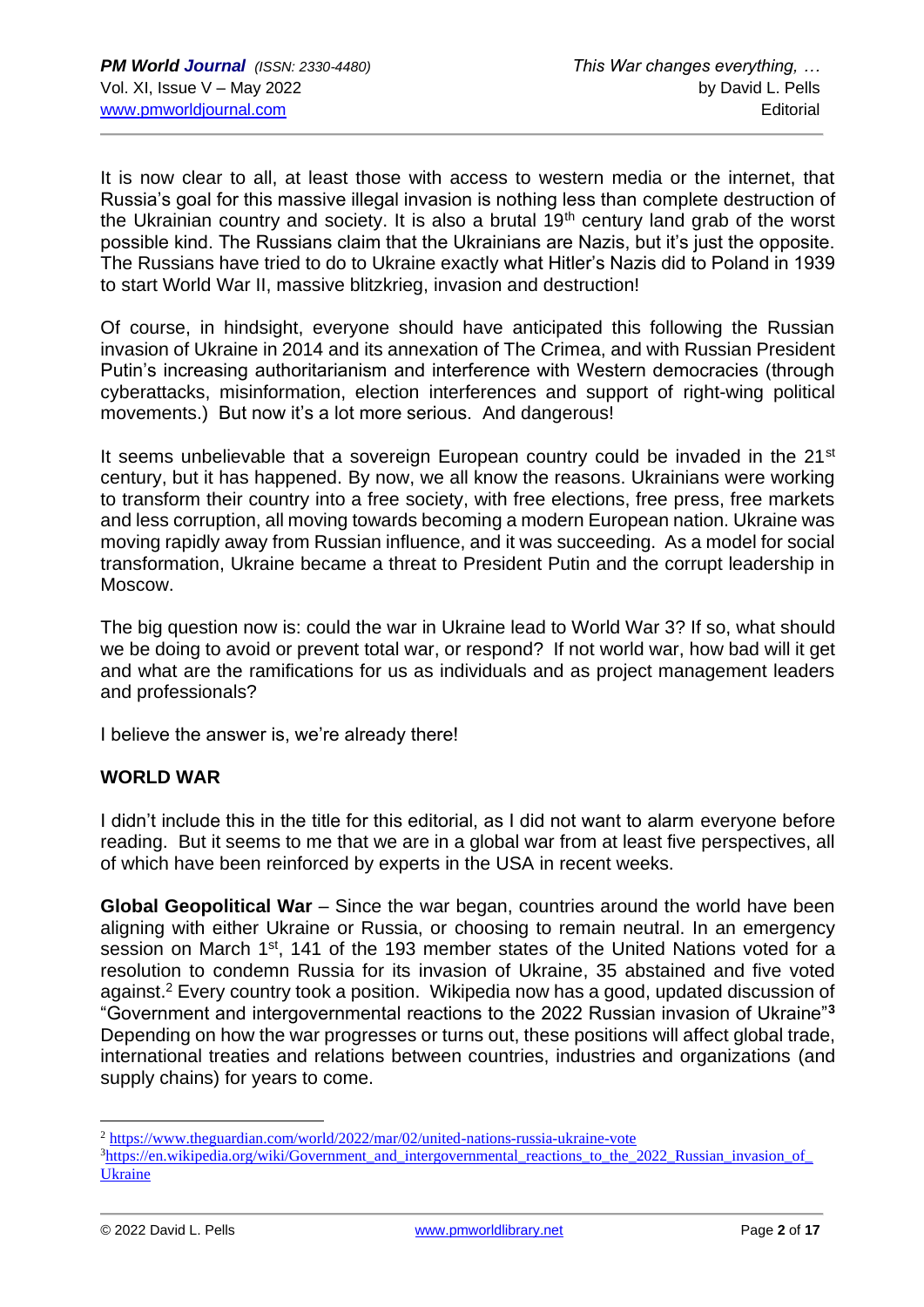On top of that, it appears that the international world order represented by the United Nations is broken. Russia is now a pariah state to half the world, two members of the security council (Russia and China) are ignoring Russia's violation of the UN charter (invasion of other countries), and many countries in Africa, Asia and Latin America have basically opted out. Global geopolitical risks have multiplied manyfold, which will affect many programs and projects, and organizations and PM professionals.

**Global Economic War** – "A global economic cold war is coming" declared Canada's Globe and Mail on March 20<sup>th</sup>.<sup>4</sup> According to that article "The sanctions imposed against Russia mark the first time economic weapons have been wielded so extensively... The freezing of oligarchs' assets, cutting Russian firms off from the SWIFT payment system, imposing tariffs on many Russian goods – all are being used, quite rightly, to punish Vladimir Putin in lieu of a direct military confrontation with a nuclear power. They have been imposed in lockstep by countries around the world, notably the massive economies of the United States and the European Union – who remain willing to threaten more. In other words, economic warfare has been embraced as a viable method of dealing with a geopolitical conflict."

Even if the direct economic warfare isn't extended to China and become global, the world's largest economies – China, the U.S., the EU – will surely conclude that they must insulate themselves against economic warfare in the future. In Beijing and Washington, we can expect an acceleration of efforts to "decouple" their economies from each other. That might cleave the global economy into blocs, and slow trade. It will encourage an economic Cold War.<sup>"5</sup> The potential impact on international trade, supply chains, international programs and projects, and project management should be obvious.

**Global Cultural War** – There is now a global war underway between liberal western (democratic) cultures and authoritarianism. This can also be related to global human rights. Russia's invasion of Ukraine and Vladimir Putin's removal of freedoms and rights in Russia have very clearly demonstrated the horrible consequences of authoritarianism to those who care. The support of Russia's invasion by other authoritarian leaders around the world have brought this global cultural conflict into clear view.

And it's not just authoritarian leaders, but authoritarianism itself that has spread around the world. In the United States, authoritarianism has been promoted by politicians like Donald Trump and right-wing Republicans, but also by religious extremists, white supremacists and neo-Nazi organizations. $6$  This also seems to be the case in many European countries as well. That Russia is supported by American and European neo-Nazi groups proves Putin's claim that Russia is liberating Ukraine from Nazism is a lie. The truth is just the opposite. Russia is following the Nazi playbook! Now in many

<sup>4</sup> [https://www.theglobeandmail.com/politics/article-a-global-economic-cold-war-is-](https://www.theglobeandmail.com/politics/article-a-global-economic-cold-war-is-coming/#:~:text=U.S.%20President%20Joe%20Biden%20has%20left%20a%20threat,has%20been%20set%20for%20an%20economic%20Cold%20War)

[coming/#:~:text=U.S.%20President%20Joe%20Biden%20has%20left%20a%20threat,has%20been%20set%20for%](https://www.theglobeandmail.com/politics/article-a-global-economic-cold-war-is-coming/#:~:text=U.S.%20President%20Joe%20Biden%20has%20left%20a%20threat,has%20been%20set%20for%20an%20economic%20Cold%20War) [20an%20economic%20Cold%20War.](https://www.theglobeandmail.com/politics/article-a-global-economic-cold-war-is-coming/#:~:text=U.S.%20President%20Joe%20Biden%20has%20left%20a%20threat,has%20been%20set%20for%20an%20economic%20Cold%20War)

<sup>5</sup> Ibid

<sup>6</sup> [https://www.npr.org/2022/01/31/1077064951/global-culture-wars-some-far-right-groups-in-the-u-s-are-taking-a](https://www.npr.org/2022/01/31/1077064951/global-culture-wars-some-far-right-groups-in-the-u-s-are-taking-a-pro-russia-sta)[pro-russia-sta](https://www.npr.org/2022/01/31/1077064951/global-culture-wars-some-far-right-groups-in-the-u-s-are-taking-a-pro-russia-sta)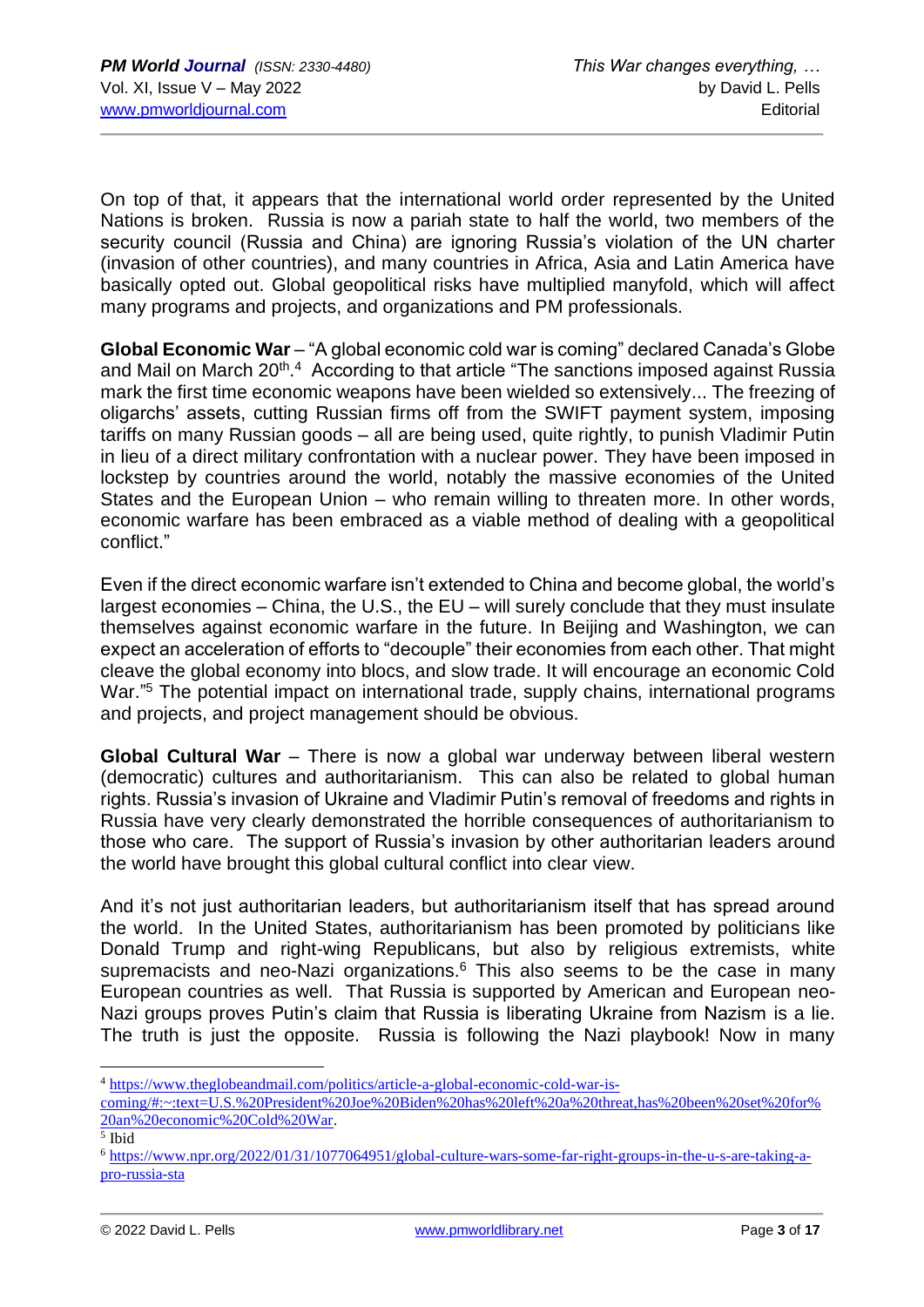countries, the war is on between liberal democracy and right-wing authoritarianism. How does that affect projects and PM? Under which conditions would you rather live and work, and which do you support through your project management decisions?

**Global Information/Media War** – The concept of information warfare has been around for some time. The World Economic Forum has published a useful description.<sup>7</sup> Wikipedia actually has a highly useful definition of information warfare: "Information warfare is a concept involving the… use and management of information and communication technology (ICT) in pursuit of a competitive advantage over an opponent. Information warfare is the manipulation of information trusted by a target without the target's awareness so that the target will make decisions against their interest but in the interest of the one conducting information warfare."<sup>8</sup> Many will argue that information warfare has been underway for many years, as evidenced by all the cyberattacks on government agencies and industrial organizations worldwide. The war in Ukraine, however, has raised the issue to another level.

This is the first big war that people can tune into on the internet or follow on social media from anywhere in the world, at least any place where access is free or available (which now excludes Russia, China, North Korea and a few other countries). Russian atrocities in Ukraine are visible to all due to the fact that Ukraine has a free press and is allowing media from other countries to cover the war. For this reason, and because Ukrainian President Zelensky and other Ukrainian leaders are very adept with use of media, Ukraine has been winning the information war. Meanwhile, it has been argued that the only way that Russia and Vladimir Putin can continue the war is by keeping the Russian population in the dark, which seems to be happening (for now).

But this is a global information war for another reason – misinformation is being spread within western democracies by right-wing politicians, criminals and Russian sympathizers. Beyond the political and economic implications, information war is a threat to all organizations, projects and project managers. Both cyberattacks and misinformation can be disruptive to operations and can damage or destroy assets. They can cripple organizations and represent a major risk for every program and project.

Now to bring this back to the world war angle, as Umair Haque explained back in March, "If we think about war in modern terms, World War III is what's called a 'hybrid war.' That means it's not just about guns, but about information. Not even just cyberwar, but propaganda, disinformation, misinformation, about taking societies apart while they're not even aware of it. The three stages of this World War go like this. One, destabilization. Two, local war. Three, world war. And we're at the end of stage one, at the beginning of stage two. That is why I say we're about a third of the way *into* World War III." 9

<sup>7</sup> <https://www.weforum.org/agenda/2015/12/what-is-information-warfare>

<sup>8</sup> [https://en.wikipedia.org/wiki/Information\\_warfare](https://en.wikipedia.org/wiki/Information_warfare)

<sup>9</sup> <https://eand.co/is-this-world-war-iii-eed6d0e2dec1>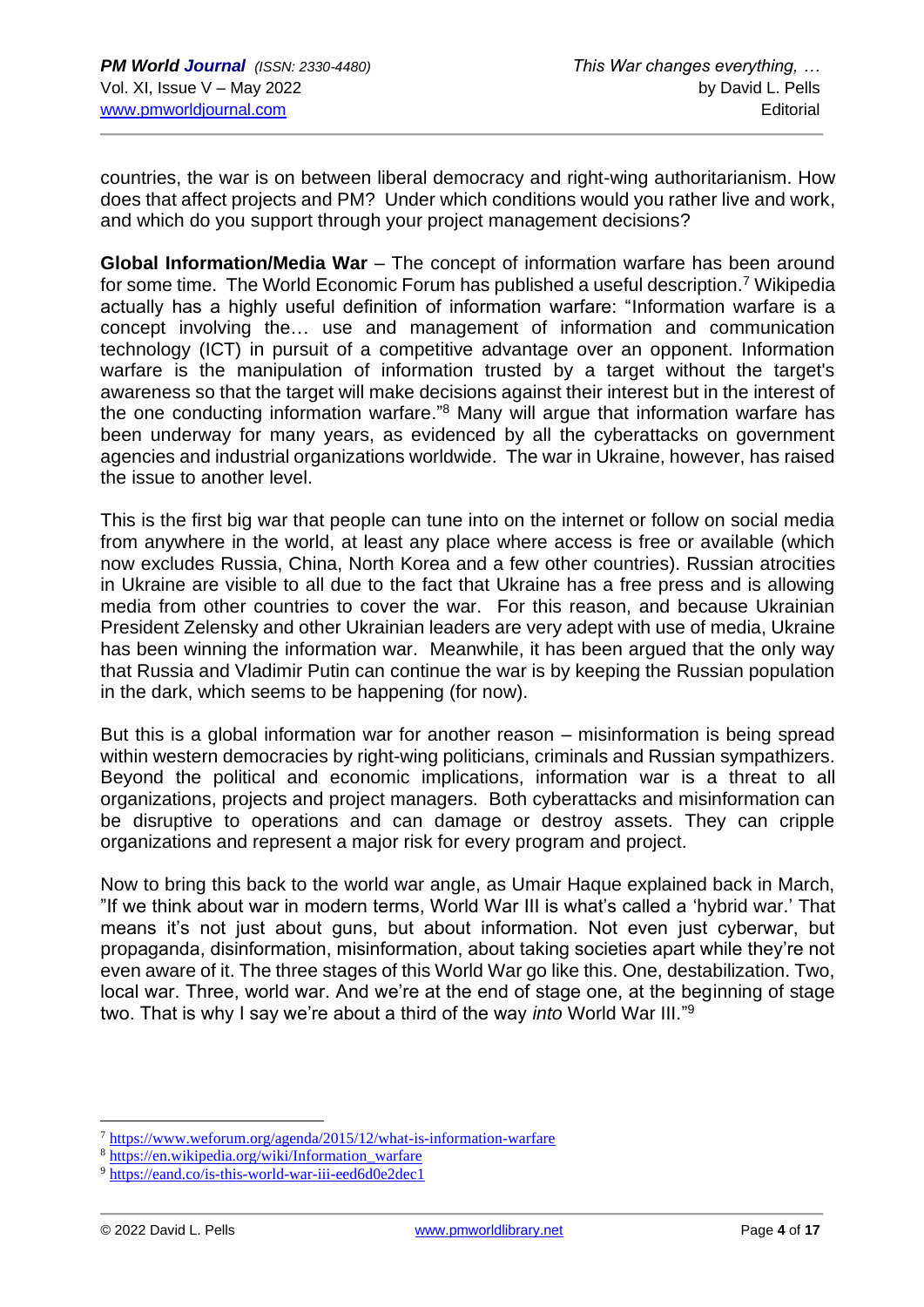#### **Military Conflict** –

On April 26<sup>th</sup>, The Sun in the UK ran the following headline: "APOCALYPSE NOW: Nuclear World War 3 is now a 'REAL DANGER' & British and NATO weapons are 'legitimate' targets, warns Putin chief."<sup>10</sup> In an interview in Moscow, Lavrov stated "Nato, in essence, is engaged in a war with Russia through a proxy and is arming that proxy. War means war." From Russia's perspective, they are already at war with NATO and the United States. It seems just a matter of time until Russia attacks NATO supply lines in or outside of Ukraine, drawing the West into military conflict. Since it is now clear that European and American military capabilities are superior to Russia's, it seems inevitable that Russia might use either tactical or strategic biological, chemical or nuclear weapons.

Recently it has been revealed that the United States provided intelligence that led to the killing of Russian generals and the sinking of the Moskva, flagship of Russia's Black Sea fleet. How could Russia not think this is direct American involvement in the war? I'm not going to spend more time describing the current military conflict; there's too much going on, too much to say and you all can just read the news every day to be much better informed. But it seems to me that yes, it's a global war. Now what? How bad can it get?

#### **Aftermath?**

I don't think the information and cultural wars will ever end, nor should they. Lies, misinformation, dishonesty and especially authoritarianism must be defeated for modern civilization to truly prosper and advance to our full potential. The geopolitical and economic wars may end one day (I predict a decade or two, but hopefully sooner), long after Putin is gone and Russian policies and behaviors improve, become more civilized. If the physical military conflict ends without Armageddon, then the aftermath will in fact resemble the end of World War II. Ukraine is being physically destroyed and will need to be rebuilt. The need for traditional project and program management will be enormous, and will last decades. I just hope that Russia can be completely repelled from all Ukrainian territory, including Crimea, so reconstruction can proceed peacefully. That too might take decades.

#### **THIS WAR CHANGES EVERYTHING**

Conditions for programs, projects and project management can now be characterized as VUCA on steroids! Volatility, uncertainty, complexity and ambiguity have all increased and accelerated on a global basis. Economies, politics, social conditions, industries and programs, projects, teams, PM professionals and project stakeholders in many countries have all been affected by this war. Let's consider just a few of the impacts.

**From a geographic perspective** – Ukraine & Russia, bordering countries, Europe/EU, USA and Canada, other countries. Nearly all industries, programs and projects in Ukraine have been stopped; resources are redirected to survival, defense and emergency services. I would guess that all members of both the Ukrainian PM Assocation (UPMA) and the PMI Ukraine chapter are now armed and fighting to save

<sup>10</sup> <https://www.thesun.co.uk/news/18375080/nuclear-world-war-real-danger-britain-nato-target/>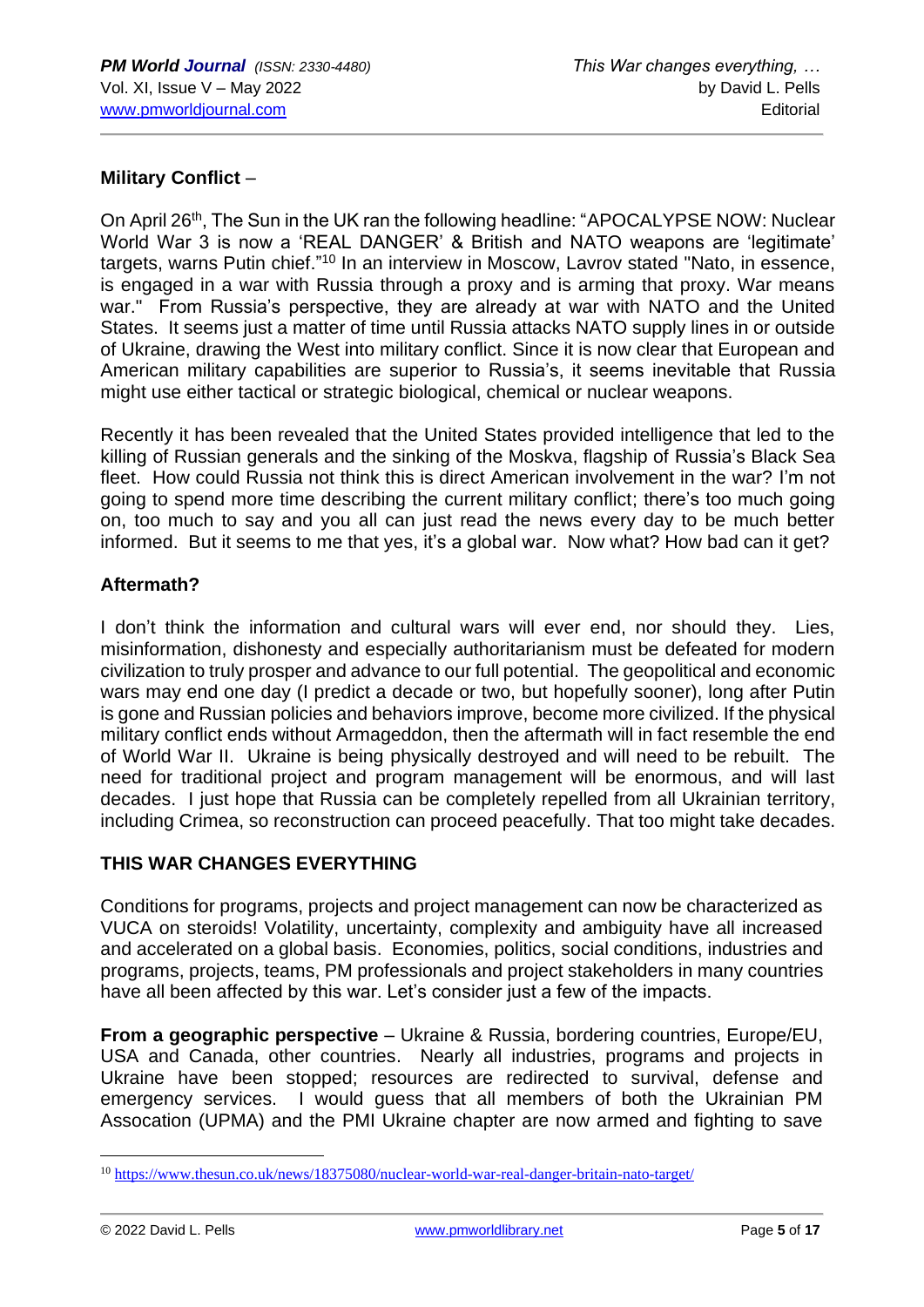their country, not working in project management. The PM field in Ukraine has been decimated or completely destroyed; the same is true in Russia.

The Russian PM Association (SOVNET), with which I am very familiar, is a member of the International PM Association (IPMA), a European-based association; PMI chapters in Russia are affiliated with the U.S. based Project Management Institute (PMI). PMI has suspended all activity in Russia, while it is likely that both SOVNET and PMI groups there will be sanctioned by the Russian government. Of course, with the economic impact of the war, programs and projects in Russia are affected, with many changes, reductions or cancellations. In fact, many young professionals are leaving Russia if they can escape. I"m sure that includes many PM professionals in technology fields. I would guess that the modern PM profession in Russia is totally gone or soon will be.

In countries bordering Ukraine, the impact of the war is also dramatic with the influx of refugees and resultant economic pressures and stresses on food supplies, health care, schools, infrastructure and government services. Governments, industries, organizations, programs and projects throughout the region are being directly affected, especially in Poland, Slovakia, Hungary, Romania and Bulgaria. But other European countries are also being impacted by the war, refugees and economic impacts. Programs and projects are being changed or stopped and new ones launched in rapid succession, for example military initiatives, public services, emergency services. Germany has just announced that it has begun building two massive LNG terminals, to be completed by the end of the year (an incredibly compressed schedule!) In every NATO country, soon to include Finland and Sweden, there are many impacts on projects and PM.

Disruptions of food and energy supplies are now affecting millions of people in countries around the world, especially in Africa and the Middle East. The war is affecting food availability everywhere; the impact on energy supplies and costs are affecting everyone.

**Economic & financial impacts, due to sanctions and conflict** – Supply shortages now include energy, grain, sunflower oil, fertilizer, metals and other products previously supplied by Russia or Ukraine. As already mentioned, supply chains, logistics and costs for many resources and products have been affected by the war in Ukraine and sanctions against Russia. Shortages of oil, gas, wheat, barley, metals and other products are causing higher prices and inflation worldwide, and potentially drastic food crises in some countries. In addition to the impact of inflation and shortages of product supplies, the impact on project stakeholders will be even more significant. Those organizations that increased their outsourcing in recent years must now also worry about these impacts on their remote workers and their local families, and local economic and political environments.

Another important issue is the impact of the war on certan industries. Interestingly, while the sanctions on Russia are causing energy prices and shortages to increase, it has been a boost to both carbon-based industries (coal, oil, gas, etc.) as well as renewable energy suppliers. Both BP and Shell have recently announced record profits and many countries are now trying to increase oil and gas production, public and political support for solar and wind energy is soaring. While the positive impact on oil, gas and petrochemical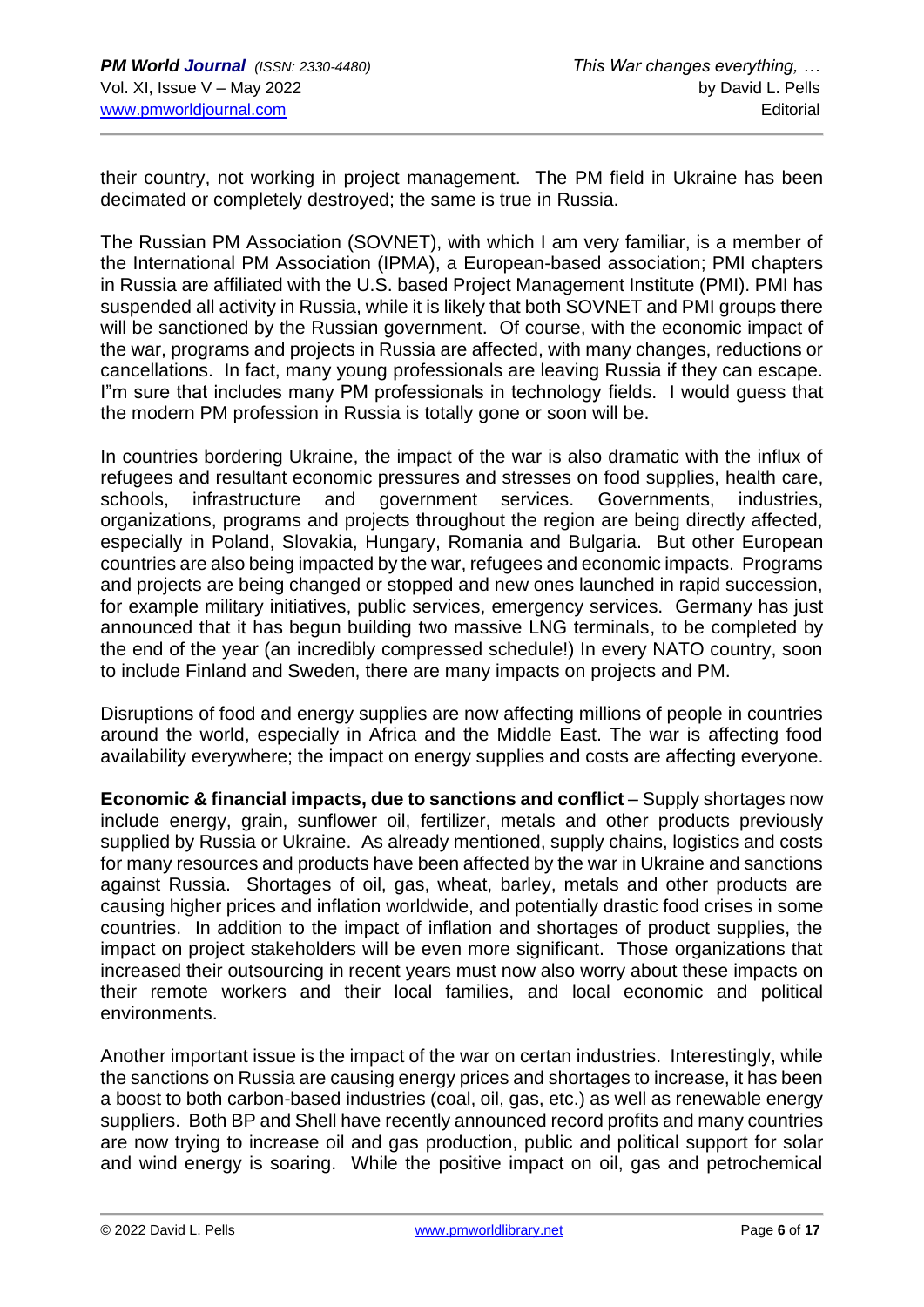industries should be temporary, the growth in renewable energy projects and industries will increase into the foreseeable future. These will be important growth industries for project management.

And not to be forgotten, the military/industrial complex in most countries will see massive new investments, growth and change. Many other industries will be affected, not least of which are shipping, travel, international finance and banking, and even the internet.

**Organizational impacts** – Most organizations worldwide are being impacted by inflation, increasing energy and other costs, and supply chain disruptions. All organizations with any involvement in projects in mutiple countries or non-domestic suppliers are dealing with increasing risks associated with supply chains, geopolitical relations, increased international instability, virtual workforces and other factors. I could go on, but the potential cost and risk increases should be obvious to all. One other lesson learned from all of this is that organizations, like countries, should reduce risks by diversiying supply chains. Putting all of our eggs in one basket has always been risky; the resilience principle needs to be applied to all of our supply chains.

**Impacts on programs and projects** – The impact, both real and potential, on many projects and programs around the world should also be obvious. As mentioned above, nearly everyone, organizations and projects alike, in countries involved in or near Ukraine (or Russia) are directly affected. Impacts, either positive or negative, will depend on where the projects are located; how and where their stakeholders are located (employees, suppliers, customers, investors, etc.); depth, location and complexity of their supply chains; and other factors. Inflation, supply chain disruptions and other economic factors will affect programs and projects everywhere, one way or the other. I don't think I need to dwell on this much more, but we all need to be considering how our work and organizations are affected.

**Impacts on PM profession and professionals** – By now, the answer to this question should also be obvious. If you live anywhere in Eastern Europe, or work in industries mentioned above, you and your organization and projects are most likely greatly affected by this war. If you are working in or with an organization with any international activities, partners, resources, customers or suppliers, you have been or will be affected. Everyone will be affected by rising costs, inflation and other factors, either cultural, ecomic, political or social.

Project management professional bodies should not be silent, as most of their members will now or soon be feeling the affects of the war. But more importantly, pressional associations must be on the side of ethics, honesty, human rights, morality, democracy and freedom, the principles that Ukraine is fighting for. Totaliatariansim violates these principles. These are principles that modern civilization must be built on and they are at stake.

Admirably, PMI has established a webpage to facilitate and illuminate programs and projects that PMI chapters and members around the world have launched in support of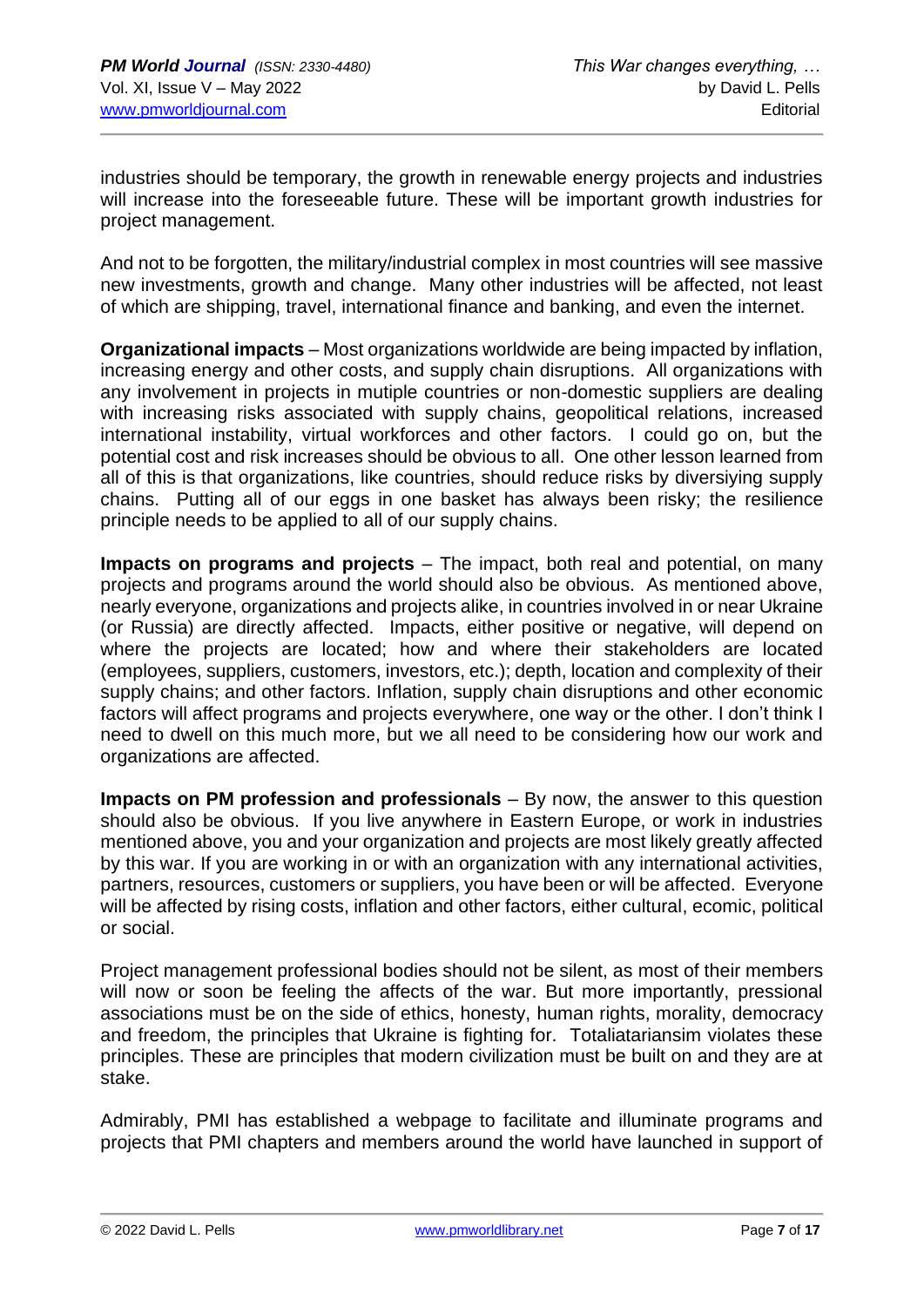Ukraine.<sup>11</sup> The Association for Project Management (APM) in UK has released a new article that "APM staff show their support for Ukraine" with an associated initiative.<sup>12</sup> Neither IPMA nor AIPM seem to have anything related to the war on their websites. Some independent PM leaders have organized events in support of Ukraine, but otherwise, silence. Even the PMWJ has been affected, as we have suspended cooperation with the Russian PM Association and their PM journal.

This all brings me to another (somewhat sore) subject for me.

## **OLD THEMES REVISITED**

As they say, history repeats. It seems that much of this editorial is an update on themes that I have written about before. Here are the still highly relevant ones.

**Impact of Significant Events** – I first studied this topic about 25 years ago, presenting a paper on the topic at the PMI'98 annual Seminars/Symposium in California.<sup>13</sup> In that paper, I explored a number of significant events that had occurred in the previous year around the world, including political, economic, technological and social contexts. I argued that many of these events had an important impact on the project management profession, and, in fact, on many large international organizations. The paper was included in PMI's first book on "The Future of Project Management" in 1999, the only conference paper included.<sup>14</sup>

I followed that up with a second paper and keynote address at the 1999 PMSA project management conference in Johannesburg.<sup>15</sup> I also presented a decision-making model to help organizations plan for and respond to such events, and trends. In the years since then, I've return to the topic several times and my conclusions have been proven right. Neverless, I've seen little evidence that such risks are being adequately assessed and/or prepared for, or that anyone has implemented a useful decision-making framework. At the same time, the need to assess and understand extermal conditions has been partially recognized as an important topic for project management; for example, assessing the "external environment" is included in section 2.4 under System for Value Creation in PMI's updated Standard for Project Management (2021). The recent focus on VUCA conditions has also been directly related to this trend.

<sup>15</sup> Pells, D. L. (1999). Aftershocks! How Significant Global Events can Effect the Project Management Profession. Paper and keynote presentation at PM South African national conference, November. <https://pmworldlibrary.net/wp-content/uploads/1999/11/1999-Pells-PMISA-AFTERSHOCKS-FINAL.pdf>

<sup>11</sup> <https://www.pmi.org/about/solidarity-with-ukraine>

<sup>12</sup> <https://www.apm.org.uk/news/apm-staff-show-their-support-for-ukraine/>

<sup>&</sup>lt;sup>13</sup> Pells, D. L. (1998). Global Tides of Change: Significant Recent Events Affecting Globalization of the Project Management Profession, Paper presented at the PMI'98 Seminars/Symposium in Long Beach, CA, USA, September[. https://pmworldlibrary.net/wp-content/uploads/2015/01/1998-oct-global-tides-of-change-Pells-pmi98](https://pmworldlibrary.net/wp-content/uploads/2015/01/1998-oct-global-tides-of-change-Pells-pmi98-conference-paper.pdf) [conference-paper.pdf](https://pmworldlibrary.net/wp-content/uploads/2015/01/1998-oct-global-tides-of-change-Pells-pmi98-conference-paper.pdf)

<sup>&</sup>lt;sup>14</sup> The Future of Project Management: The First Pmi Forecast and Assessment of the Future of the Project [Management Profession and de Project Management Institute \[B-971-717\] -](https://www.ammareal.fr/livre/1815557-b-971-717-the-future-of-project-management-the-first-pmi-forecast-and-assessment-of-the-future-of-the-project-management-profes-9781880410714.html) Livre d'occasion (ammareal.fr)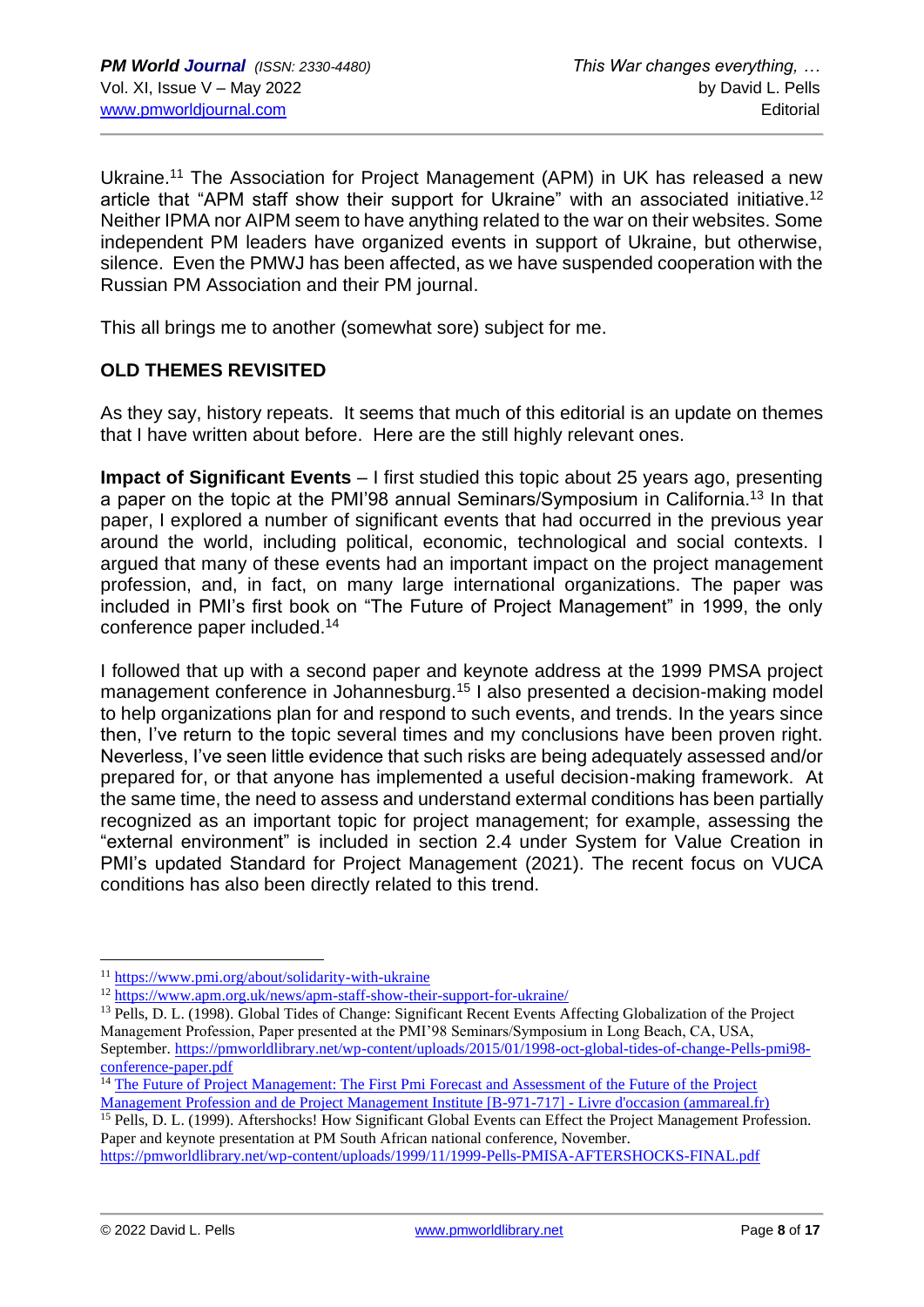**Global Business Intelligence** – Stemming from the earlier research on significant events, I authored a paper in 2009 titled "Global Business Intelligence for Managers of Programs, Projects and Project-oriented Organizations."<sup>16</sup> In that paper, I argued "We need a new perspective, a new way for thinking about change and the future in order to be better prepared. We also need better decision-making models. This is especially true for project-oriented organizations, but also for managers of large programs and projects with multiple stakeholders located in different places... such related topics as business intelligence, environmental scanning, trend analysis, stakeholder relations and risk management. These can all be directly related to program and project management.."

This topic has been widely embraced in the strategic management field, but very little appears in project management literature to help working project managers deal with the ever rapidly changing external environment. How many program or project risk management plans, for example, include regular scanning and analysis of significant external events and trends. The war in Ukraine brings this issue to the forefront, as we see significant risks coming true with far reaching implications. In 2019 it was the Covid-19 pandemic, now war. And what about all the impacts of recent natural disasters and events linked to climate change? Project management should be leading on how to respond to such risks.

**PM for Emergencies and Disasters** – This is another topic that I have written about numerous times, more or less beginning in 2007 with "Project Management for Disaster Relief and Recovery – A Call to Arms."<sup>17</sup> As stated 15 years ago in that paper, "It has become increasing clear to me that an important area of application for modern project management must be in the fields of emergency response (ER) and disaster recovery (DR). This is true for several obvious reasons. Due to climate changes, population growth and demographic changes around the world, natural disasters are increasing in both frequency and impact (in both human and economic terms). In addition, regional conflicts have continued… Just as more and better project management is needed for economic development, so is it needed to save lives in emergencies and to rebuild homes, cities, infrastructure and regions hit by disasters, be they created by other humans or by the weather…"

Emergency management agencies exist in most countries and states, and at the international level through various UN agencies and NGOs. But the connection between those agencies, the related fields of emergency response, emergency medical services and first responders and the modern project management community has been almost non existent. For example, during three major storms in the USA, Hurricanes Katrian, Sandy and Harvey during which millions were affected, there was literally no response from PMI or other professional PM organizations, little discussion for their response or rcovery projects in the PM literature, and little changed since those events occurred.

<sup>&</sup>lt;sup>16</sup> Pells, D. L. (2009). Global Business Intelligence for Managers of Programs, Projects and Project-oriented Organizations. *PM World Today*, June[. https://pmworldlibrary.net/wp-content/uploads/2016/12/2009-June-Pells-](https://pmworldlibrary.net/wp-content/uploads/2016/12/2009-June-Pells-Global-Business-Intelligence-for-Managers.pdf)[Global-Business-Intelligence-for-Managers.pdf](https://pmworldlibrary.net/wp-content/uploads/2016/12/2009-June-Pells-Global-Business-Intelligence-for-Managers.pdf)

<sup>17</sup> Pells, D. L. (2007). Project Management for Disaster Relief and Recovery – A Call to Arms, PM *World Today*, editorial, September. [https://pmworldlibrary.net/wp-content/uploads/2016/10/PMWL-Pells-PM-for-Disaster-ER-](https://pmworldlibrary.net/wp-content/uploads/2016/10/PMWL-Pells-PM-for-Disaster-ER-Editorial-Sep2007.pdf)[Editorial-Sep2007.pdf](https://pmworldlibrary.net/wp-content/uploads/2016/10/PMWL-Pells-PM-for-Disaster-ER-Editorial-Sep2007.pdf)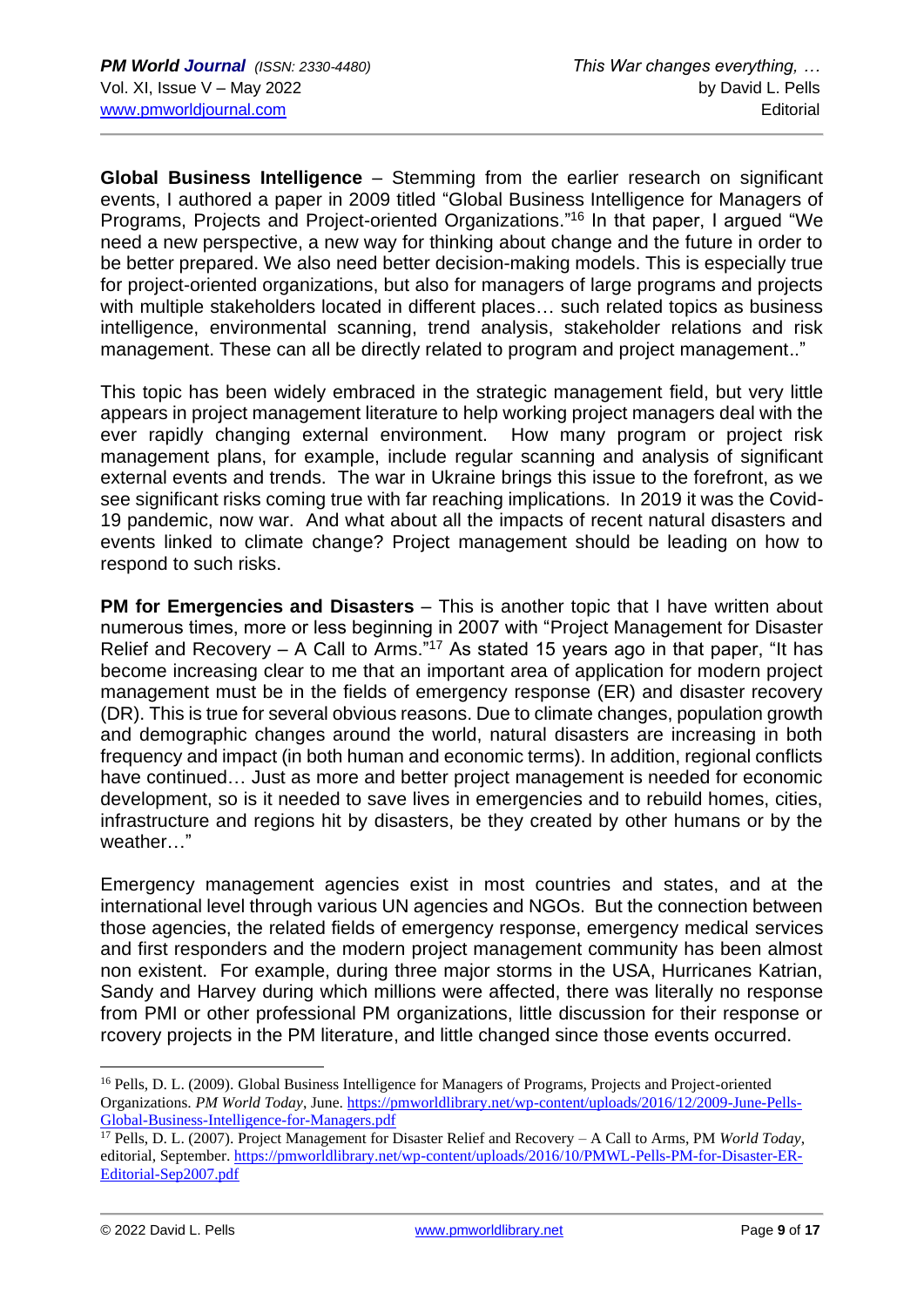Even during the covid pandemic, with so many emergency programs and projects launched, there was very little visibility or recognition of project management – even when it was so obviously and critically needed. The exception may have been in the UK where APM has highlighted some projects, but certainly not in the U.S. or most other countries. Now comes this war in Ukraine, where ER project management is so badly needed, and DR expertise and investment will be massively required in the near future. Once again, many lives depend on rapid and successful ER projects, and much of the PM profession seems to be missing in action. Now I refer you to my editorial last March, the culmination of my higher purpose series, in which I describe PM for Emergencies as perhaps the most important aspect of PM that we should even be thinking about.<sup>18</sup>

If I'm overlooking some important initiatives by PM bodies or groups, I apologize, but it just still seems to me...

**PM Needs a Higher Purpose** – I returned to some of these themes last year in my series of editorial on "Project Managment Needs a Higher Purpose." The underlying theme of those editorials was that project management should be about more than helping organizations be more successful in business or professionally to make more money, but rather to achieve something good, something beneficial to society. My February instalment brought this topic into project management by raising the suject of social responsibility.<sup>19</sup> Perhaps more importantly in this current context, in the same editorial I described what I called the Rogue Black Elephant, corruption. The war in Ukraine is a corrupt war; authoritarianism is fundamentally based on the three pillars of corruption – lying, cheating and stealing. That is what Russia is doing in Ukraine, with devastating effects. It is also what right-wing politicians are doing around the world, through misinformation and lies, dismantling freedoms including voting laws and systems, and stealing (money, votes, elections).

**Black Elephants and maybe, PM** – The mention of black elephants in the previous paragraph brings me to that broad topic that I discovered and brought to light two years ago in this journal.<sup>20</sup> A black elephant "...is a cross between "a black swan" (an unlikely, unexpected event with enormous ramifications) and the "elephant in the room" (a problem that is visible to everyone, yet no one wants to address even though we know that one day it will have vast, black-swan-like consequences…"<sup>21</sup> Following my editorial, Bob

<sup>&</sup>lt;sup>18</sup> Pells, D.L. (2021). Project Management needs a Higher Purpose! Part 4: The Future of Project Management, Some Questions, Some Suggestions, First Things First and What's it to be? Editorial, *PM World Journal*, Vol. X, Issue IV, April. Available online at [https://pmworldlibrary.net/wp-content/uploads/2021/04/pmwj104-Apr2021-](https://pmworldlibrary.net/wp-content/uploads/2021/04/pmwj104-Apr2021-Pells-project-management-needs-a-higher-purpose-editorial-part-4.pdf) [Pells-project-management-needs-a-higher-purpose-editorial-part-4.pdf](https://pmworldlibrary.net/wp-content/uploads/2021/04/pmwj104-Apr2021-Pells-project-management-needs-a-higher-purpose-editorial-part-4.pdf)

<sup>&</sup>lt;sup>19</sup> Pells, D. L. (2021). Project Management needs a Higher Purpose! Part 2: Mission Statements, Social Responsibility and the Rogue Black Elephant, editorial; *PM World Journal*, Vol. X, Issue II, January. Available online at [https://pmworldlibrary.net/wp-content/uploads/2021/02/pmwj102-Feb2021-Pells-project-management](https://pmworldlibrary.net/wp-content/uploads/2021/02/pmwj102-Feb2021-Pells-project-management-needs-a-higher-purpose-editorial-part-2.pdf)[needs-a-higher-purpose-editorial-part-2.pdf](https://pmworldlibrary.net/wp-content/uploads/2021/02/pmwj102-Feb2021-Pells-project-management-needs-a-higher-purpose-editorial-part-2.pdf)

<sup>20</sup> Pells, D.L. (2020). Black Elephants and… maybe Project Management; *PM World Journal*, Vol. IX, Issue VI, June. Available online a[t https://pmworldlibrary.net/wp-content/uploads/2020/06/pmwj94-Jun2020-Pells-black](https://pmworldlibrary.net/wp-content/uploads/2020/06/pmwj94-Jun2020-Pells-black-elephants-and-maybe-project-management-editorial3.pdf)[elephants-and-maybe-project-management-editorial3.pdf](https://pmworldlibrary.net/wp-content/uploads/2020/06/pmwj94-Jun2020-Pells-black-elephants-and-maybe-project-management-editorial3.pdf)

 $21$  Ibid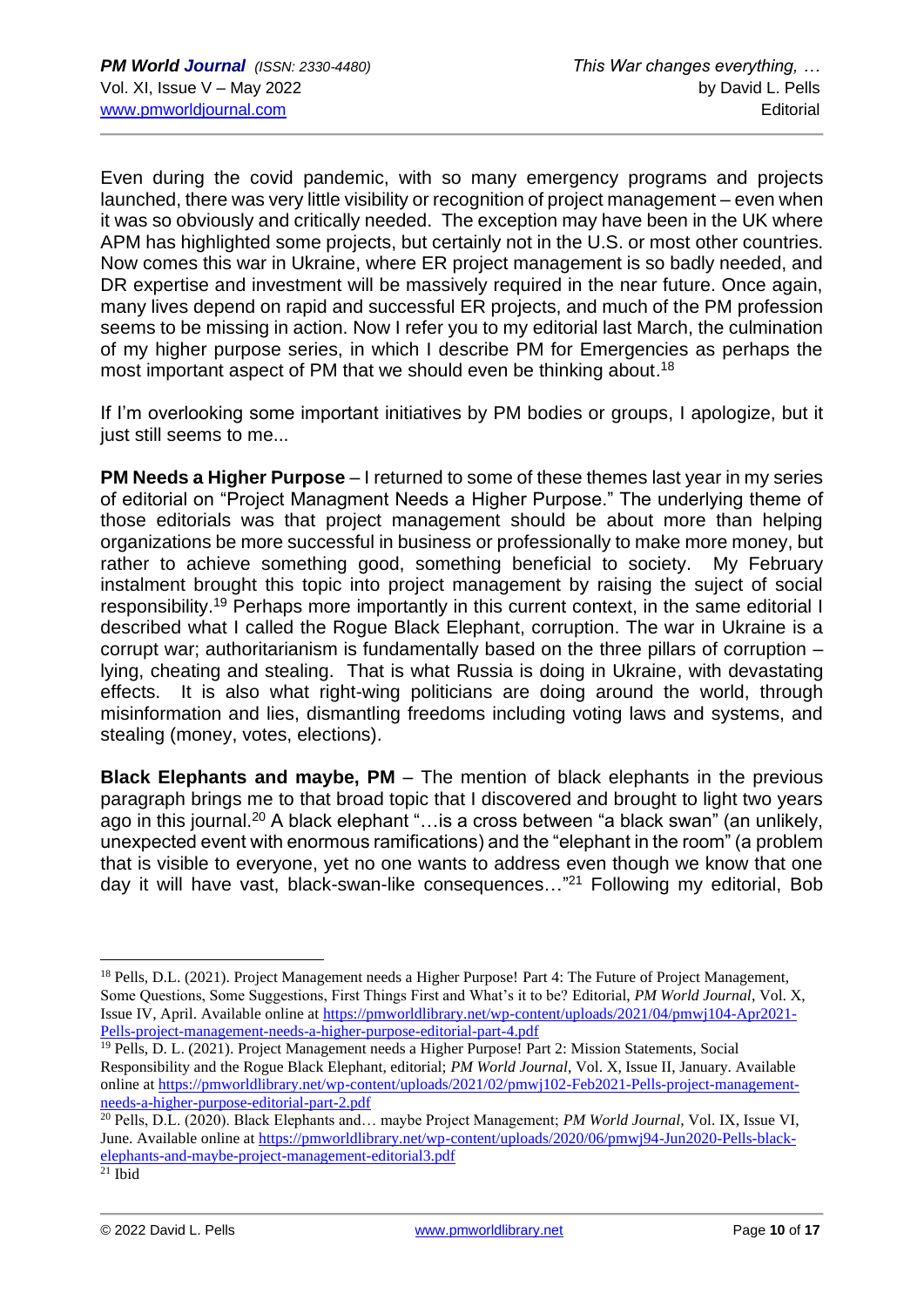Prieto responded with a great letter to the editor<sup>22</sup> and a more thoughtful featured paper<sup>23</sup> also in 2020. Please take a look at these earlier works if you are new to this topic, but rather than talk more generalities here, let's discuss a few of the actual black elephants.

## **BLACK ELEPHANTS (AGAIN, BIGGER)**

The big black elephants haunting the modern world have actually gotten larger with the war in Ukraine. These are issues threatening our world now more than ever. What shold or can we as project management professionals and leaders do about them?

**Nuclear War** – Both the threat and risk of nuclear war have incresed. Russia, the country with perhaps the largest arsenal of nuclear weapons in the world, started this war with its illegal invasion of Ukrain in February. From the beginning, Russia has reminded Western countries of its nuclear status; in recent weeks it has increased its rhetoric about the possible use of nuclear weapons if Russia itself is threatened. As NATO and the Western world's leading democracies (and economies) have ralled to Ukraine's defense, supplying weapons and other assistance, Russia has continued to raise this scenario. Russia has nuclear weapons, so the risk is real.



*Russian Yars RS-24 intercontinental ballistic missile system*

Even use of limited nuclear weapons would quickly escalate, as would Russia's use of biological or chemical weapons, both outlawed by internationa law. What projects or programs could be launched to reduce this risk? What PM knowledge could help such projects succeed? What should PM societies be saying on this topic, if anything? How

 $^{22}$  Prieto, R. (2020). On the Subject of Black Elephants, Letter to the Editor, PM World Journal, Vol. IX, Issue VII, July. Available online at [https://pmworldlibrary.net/wp-content/uploads/2020/06/pmwj95-Jun2020-Prieto-Letter-to-](https://pmworldlibrary.net/wp-content/uploads/2020/06/pmwj95-Jun2020-Prieto-Letter-to-Editor-on-black-elephants.pdf)[Editor-on-black-elephants.pdf](https://pmworldlibrary.net/wp-content/uploads/2020/06/pmwj95-Jun2020-Prieto-Letter-to-Editor-on-black-elephants.pdf)

<sup>&</sup>lt;sup>23</sup> Prieto, R. (2020). On the Subject of Black Elephants, Letter to the Editor, PM World Journal, Vol. IX, Issue VII, July. Available online at [https://pmworldlibrary.net/wp-content/uploads/2020/06/pmwj95-Jun2020-Prieto-Letter-to-](https://pmworldlibrary.net/wp-content/uploads/2020/06/pmwj95-Jun2020-Prieto-Letter-to-Editor-on-black-elephants.pdf)[Editor-on-black-elephants.pdf](https://pmworldlibrary.net/wp-content/uploads/2020/06/pmwj95-Jun2020-Prieto-Letter-to-Editor-on-black-elephants.pdf)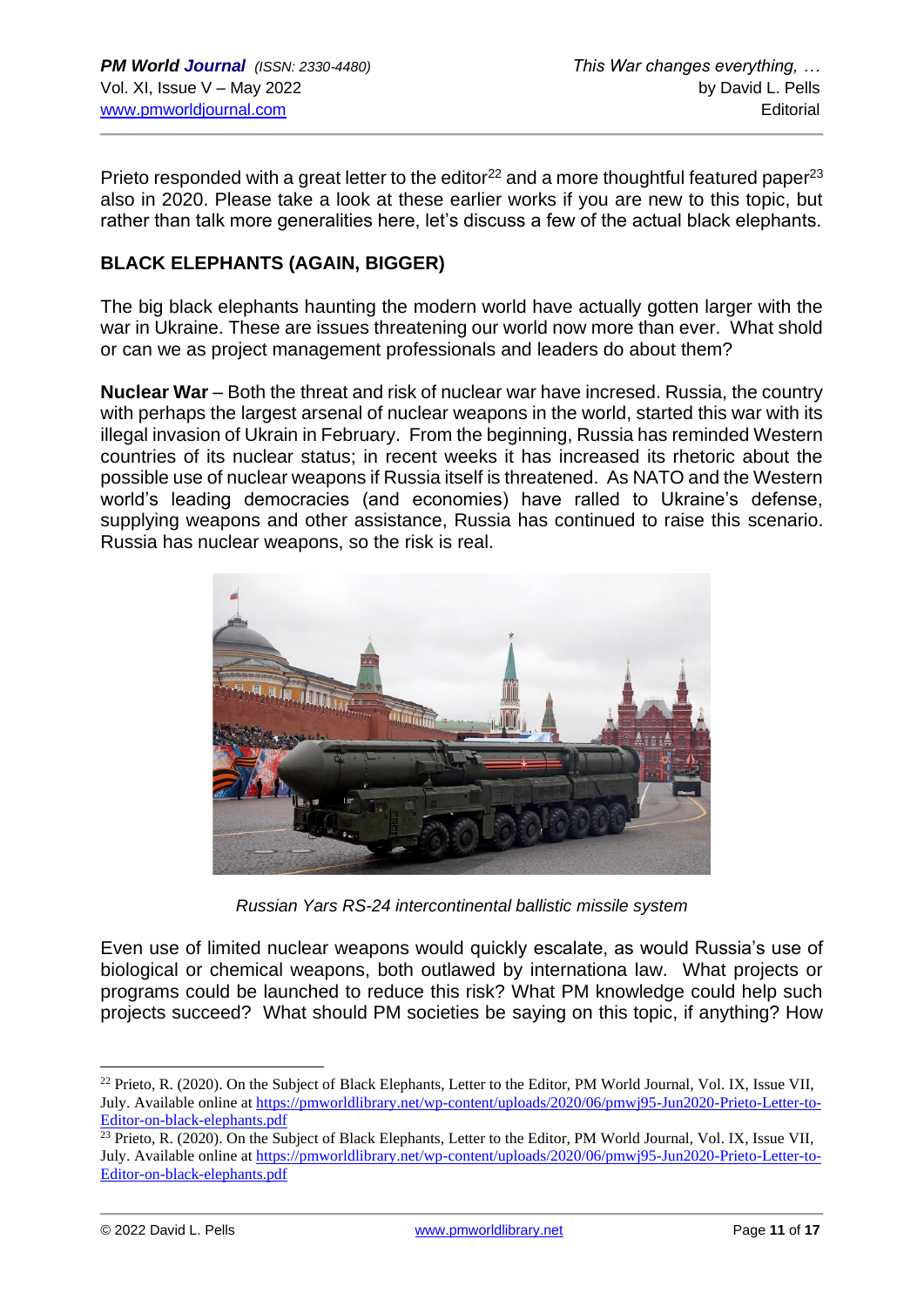can projects or PM help save the world from such a doomsday scenario? Do we as a professional field of knowledge have a moral obligation to do something?

**Climate Change and Global Warming** – The war in Ukraine has had a huge terrible impact on the fight against global warming and climate change. With the sanctions against Russia and its oil and gas industries, other countries are rushing to secure other sources of energy. Oil and gas production around the world is increasing again; India is reopening multiple coal-fired power plants and importing more Russian oil, gas and coal; China is doing the same; previously suspended oil licenses are being renewed in the USA; Canada and other oil producing countries are increasing production. Meanwhile, drought continues in the southwestern USA with water shortages, massive fires and other climate-related emergencies.

But it's not just the war; authoritarianisn exacerbates the problem. Some of the world's largest oil-producing countries are run by autocrats, authoritarian or corrupt leaders. Even in western democracies, many right-wing and anti-democratic politicians are climate change deniers and full throated supporters of fossil fuel industries. During Donald Trump's presidency, climate scientists were fired, government agencies were directed to delete mentions of climate change, climate research was defunded or canceled, and decisions made to support oil and gas companies. In the UK, APM has actively supported initiatives to address climate change, but I think little has been done in other countries. Only in the last year has PMI begun to actively support the UN's Sustainable Development Goals.<sup>24</sup>

What more could we be doing to help save the planet? (Note, A PMI initiative was launched 30 years ago to try, but the PM world lost interest.<sup>25</sup>)

**World Hunger** – According to the UN's World Food Programme, "As 811 million people go to bed hungry every night, the number of those facing acute food insecurity has more than doubled - from 135 million to 276 million - since 2019. A total of 44 million people in 38 countries are teetering on the edge of famine. This seismic hunger crisis has been caused by a deadly combination of four factors. Conflict is still the biggest driver of hunger, with 60 percent of the world's hungry living in areas afflicted by war and violence. Events unfolding in Ukraine are further proof of how conflict feeds hunger, forcing people out of their homes and wiping out their sources of income; Climate shocks destroy lives, crops and livelihoods, undermine people's ability to feed themselves, and have displaced 30 million from their homes globally in 2020; The economic consequences of the COVID-19 pandemic are driving hunger to unprecedented levels; and, last but not least, the cost of reaching people in need is rising: the price WFP is paying for food is up 30 percent compared to 2019, an additional US\$42 million a month."<sup>26</sup>

On May 6<sup>th</sup>, the WFP reported "The ripple effect of the Ukraine crisis has the potential to worsen the food insecurity situation in East Africa, too – Ethiopia, Kenya, Somalia, Sudan

<sup>24</sup> <https://www.pmi.org/about/press-media/press-releases/strategic-partnership-between-pmi-and-gpm>

<sup>25</sup> [https://pmworldlibrary.net/wp-content/uploads/2018/01/pmwj66-Jan2018-Pells-solving-global-problems](https://pmworldlibrary.net/wp-content/uploads/2018/01/pmwj66-Jan2018-Pells-solving-global-problems-editorial-welcome.pdf)[editorial-welcome.pdf](https://pmworldlibrary.net/wp-content/uploads/2018/01/pmwj66-Jan2018-Pells-solving-global-problems-editorial-welcome.pdf)

<sup>26</sup> <https://www.wfp.org/hunger-catastrophe>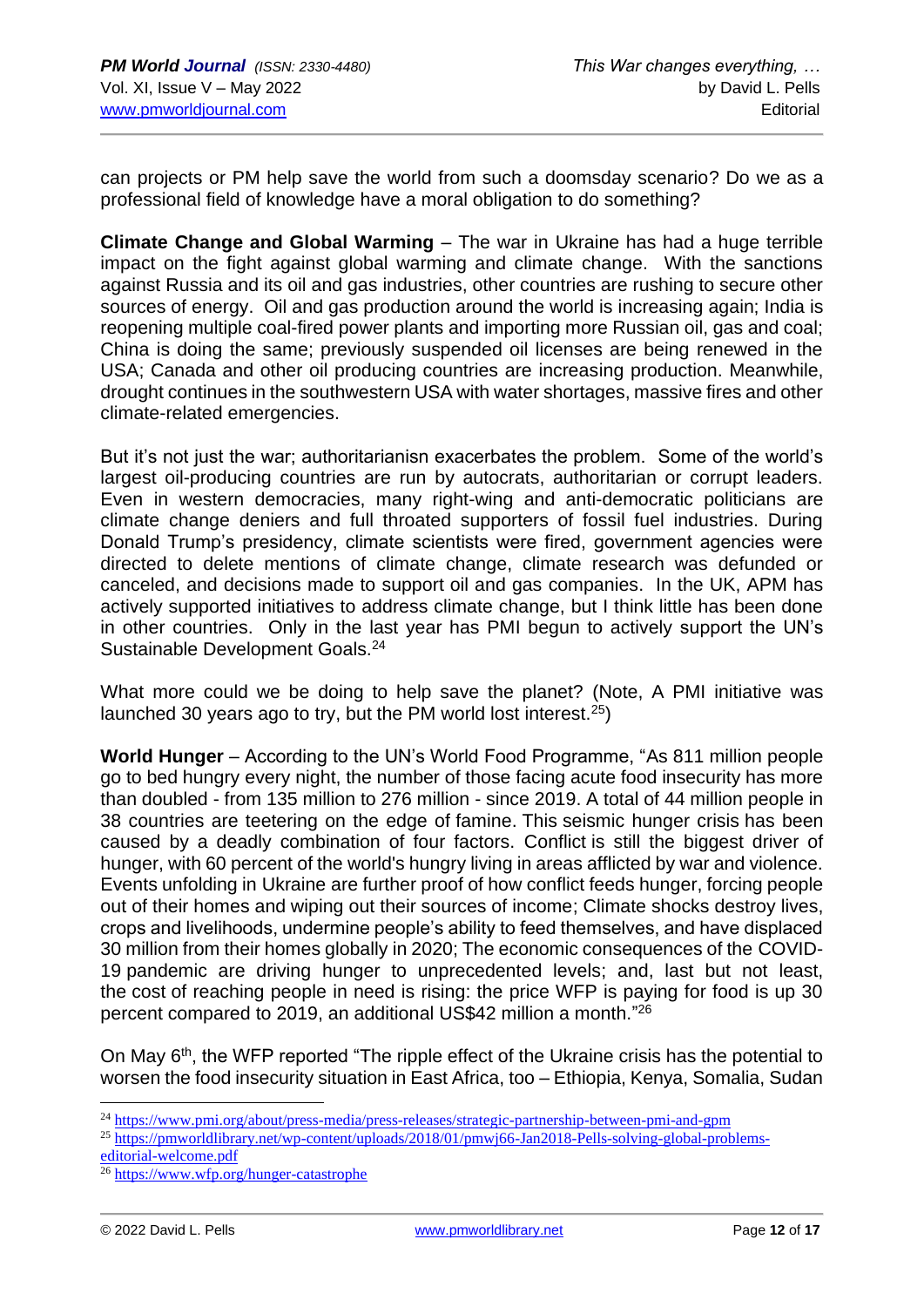and South Sudan and Sudan are likely to be hardest hit due to their reliance on imports from Russia and Ukraine. The war in Ukraine is a catastrophe on top of catastrophe… By the beginning of this month, WFP had reached more than 3.4 million people in Ukraine through food assistance and cash transfers. The organization remains intent on building its Ukraine operation from the ground up as it scales up to reach 6 million people."<sup>27</sup>

According to the New York Times on 20 March, "The war in Ukraine has delivered a shock to global energy markets. Now the planet is facing a deeper crisis: a shortage of food. A crucial portion of the world's wheat, corn and barley is trapped in Russia and Ukraine because of the war, while an even larger portion of the world's fertilizers is stuck in Russia and Belarus.

The result is that global food and fertilizer prices are soaring. Since the invasion last month, wheat prices have increased by 21 percent, barley by 33



percent and some fertilizers by 40 percent. The upheaval is compounded by major challenges that were already increasing prices and squeezing supplies, including the pandemic, shipping constraints, high energy costs and recent droughts, floods and fires. Now economists, aid organizations and government officials are warning of the repercussions: an increase in world hunger." 28

I think you get the picture. The global food and hunger situation was already dire due to the impacts of the Covid-19 pandemic. The war in Ukraine has made the situation dramatically worse around the world, even in Europe and North America where prices are rising.

**Other Black Elephants** – Other global problems are also worsening now, including migrations and refugee crises (especially in Eastern Europe with millions of Ukrainians forced to flee their country); health and medical care, including in the U.S. now as women's healthcare is under political attack by conservatives; inequality, as the world's rick get richer and the poor multiply in numbers; and let's not forget climate change, global warming and related droughts, storms and disasters. So much at risk now, which is also what I've been thinking a lot about.

## **A NEW VIEW OF RISK**

Perhaps not surprisingly, after two+ years of the covid pandemic and with the start of the War in Ukraine, I started thinking about risk again – both how important risk management

<sup>&</sup>lt;sup>27</sup> <https://www.wfp.org/stories/war-ukraine-wfp-calls-ports-reopen-world-faces-hunger-crisis>

<sup>28</sup> [Ukraine War Threatens to Cause a Global Food Crisis -](https://www.nytimes.com/2022/03/20/world/americas/ukraine-war-global-food-crisis.html#:~:text=The%20war%20in%20Ukraine%20has%20delivered%20a%20shock,world%E2%80%99s%20fertilizers%20is%20stuck%20in%20Russia%20and%20Belarus.?msclkid=db901b79d08e11ec8a334a0540bb2c23) The New York Times (nytimes.com)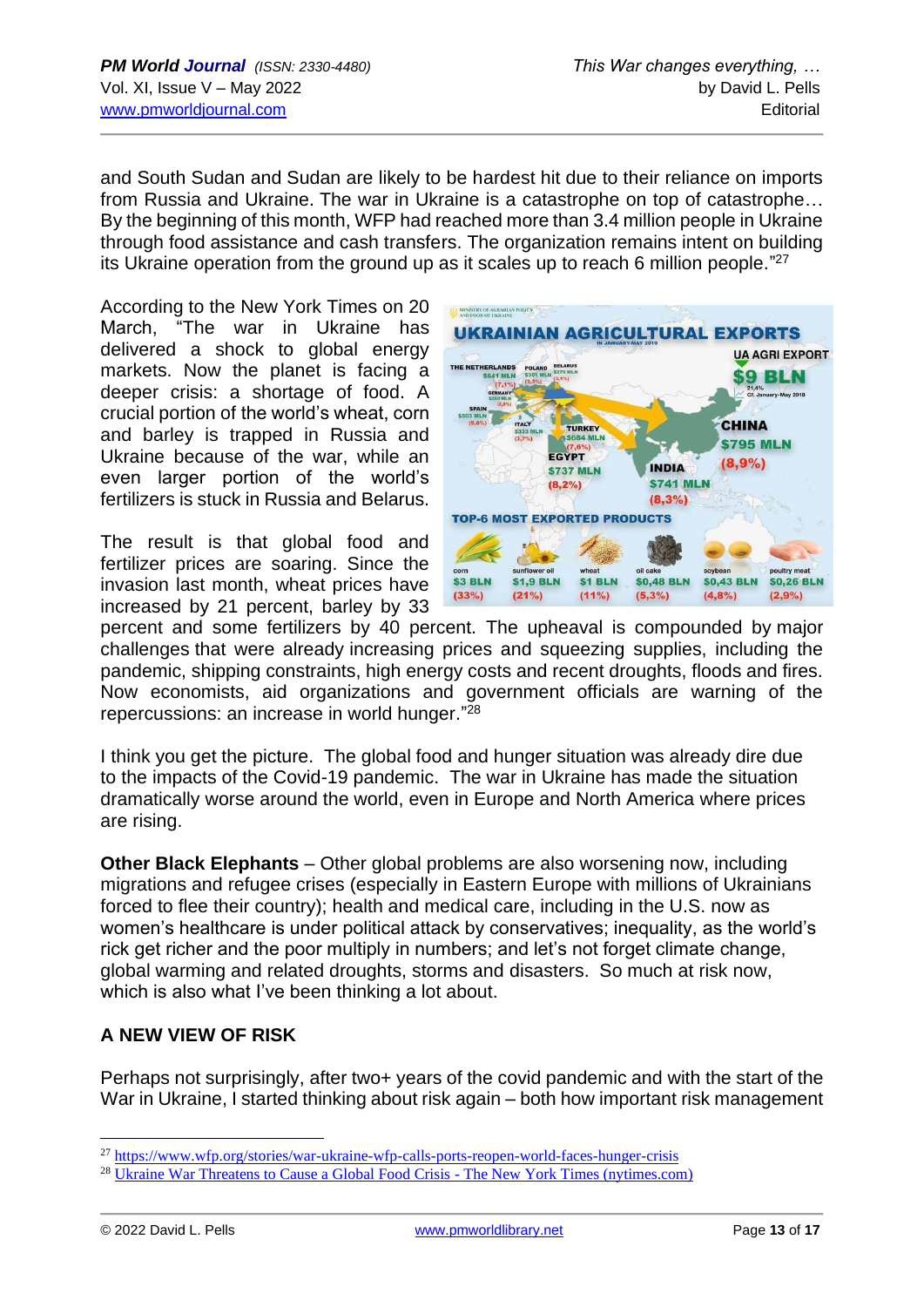can be and how inadequate traditional project risk management concepts seem to be, especially for dealing with rapidly changing emergency conditions such as those in Ukraine.

**The overlooked prevalence of risk in project management** – I now think risk management is the single most important aspect of project management. Since it was added to PMI's PM Body of Knowledge so many years ago, it has been treated like a separate topic. Risk management has been a separate chapter in the PMBOK Guide for over twenty years, and in other PM standards. Organizations prepare project risk management plans, establish risk officers or risk managers, and sometimes even risk departments (for example, to manage insurance-related issues). But there are risks associated with every aspect of a project – scope risks, schedule risks, cost risks, risks associated with resources, personnel, stakeholders, strategies, supply chains, and every management process and phase of a project.

Risk management plans can still be highly useful, as well as emergency response plans, disaster recovery plans, sucession plans, etc. But I think risk (and opportunity) analyses and discuions should be a fundamental element of project startup, cost estimating, schedule planning, quality management, reporting, progress meetings, stage gate reviews, procurement, stakeholder engagement, staffing and most other project (and portfolio and program) decision-making. Risks have been considered in some of these project activites for many years, for example in cost and schedule planning (i.e. PERT), but not in the more holistic manner that I am suggesting.

I think many organizations, project teams and managers are unprepared when bad things happen, even though those events or changes were always possible. And as Bob Prieto has pointed out, "one of the most under considered elements of cost and schedule risk is the correlation that exists within various WBS elements of a project or across projects comprising a program…"<sup>29</sup> Correlation also applies to other aspects of project management as well, for example, procurement, supply chain or resource risks often affect cost, schedule or scope risks. It's highly probable that a project risk register has very limited utility.

**Overwhelming Risks during emergencies** – Risk management for an emergency response project is whole other matter. There's normally no time to prepare a risk managemen plan or risk register. If there was no useful risk management plan prepared ahead of time, there will be little or no traditional project risk management. Obviously, those in the emergency response field (FEMA staff in the USA, for example) do prepare for emergencies and related risks, and often do have project templates and plans to work with. The problem is that those responding first to emergencies may be local employees. managers, officials or citizens with little ER planning knowledge or experience. In those and all cases really, the number one issue would seem to be – what are the risks of doing or not doing something? And those questions often need to be answered fast.

<sup>&</sup>lt;sup>29</sup> Prieto, R. (2020). The Impact of Correlation on Risks in Programs and Projects, PM World Journal, Vol. IX, Issue XII, December. [https://pmworldlibrary.net/wp-content/uploads/2020/12/pmwj100-Dec2020-Prieto-impact-of](https://pmworldlibrary.net/wp-content/uploads/2020/12/pmwj100-Dec2020-Prieto-impact-of-correlation-on-risks-in-programs-and-projects.pdf)[correlation-on-risks-in-programs-and-projects.pdf](https://pmworldlibrary.net/wp-content/uploads/2020/12/pmwj100-Dec2020-Prieto-impact-of-correlation-on-risks-in-programs-and-projects.pdf)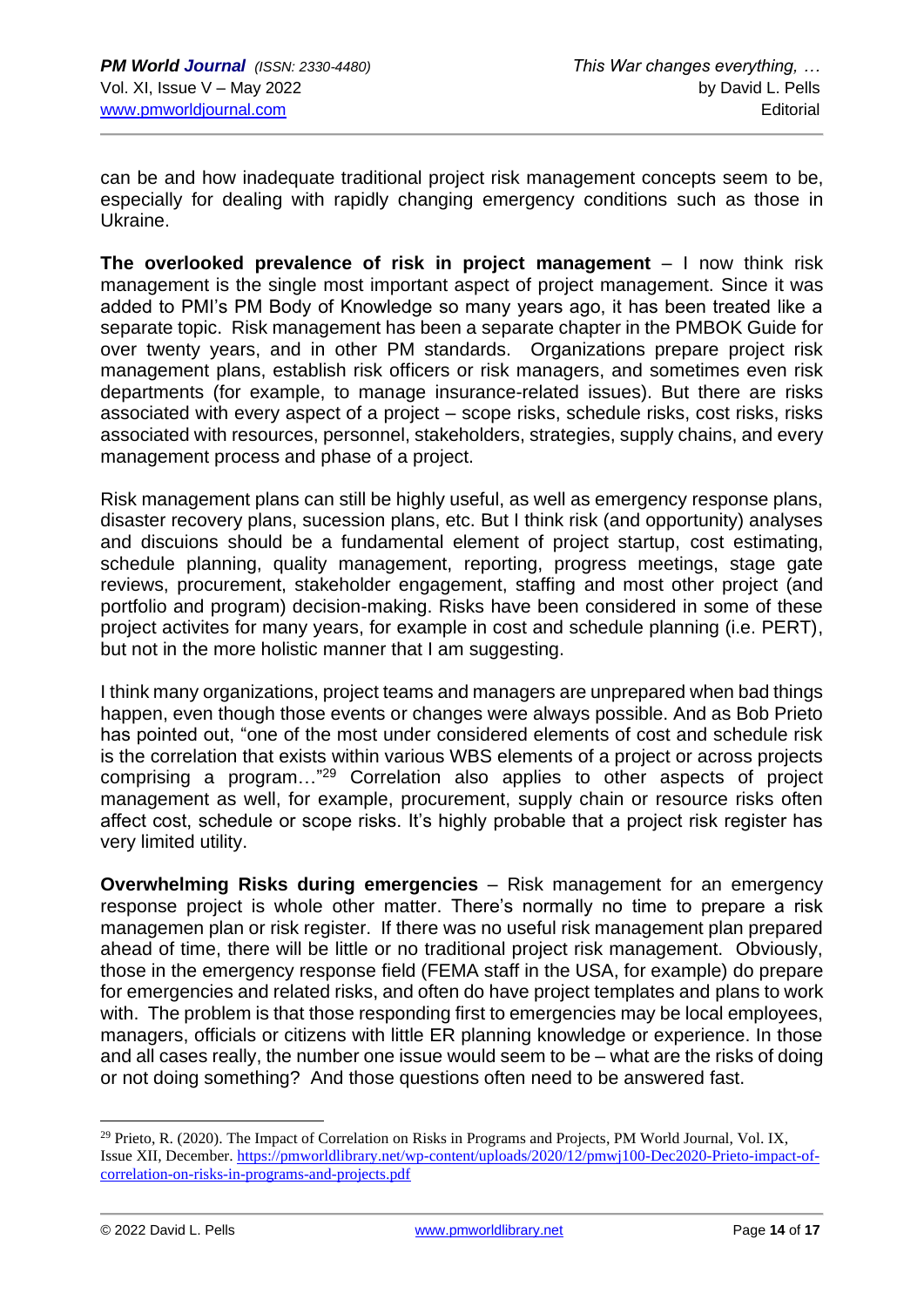This led me to remember Malcolm Gladwell's 2005 book titled "Blink" that became a business best seller in the USA. The main idea outlined in the book was that spontaneous decisions are often as good as—or even better than—carefully planned and considered ones. While some of the book's core ideas have been disputed, many agree that intuition can be powerful and often correct.<sup>30</sup> These thoughts then turned to the well-known condition during crises or sudden emergencies that adrenalin levels peak and senses become more acute. This suggests to me that intuition during a crises would seem to be highly useful, at least as a starting point for risk assessment and decision-making. First choices and quick decisions can often be corrected, but perhaps…

**A new view might be needed – Agile risk management** – Why not consider improving our risk management with less formal, more rapid and more agile risk-based decision making, even in non-emergency situations? I think a lot of project risk management is already subjective, based on personal knowledge and opinions rather than disciplined risk analysis. Yes, we should remain cognizent of behavioral biases in project planning, per Bent Flyvbjerg's seminal 2021 paper<sup>31</sup>, but I think we need to increase and accelerate our risk management on more projects. And isn't that also what the Ukrainians are teaching us, how to be more agile, responding to emergencies, rapidly embracing innovation in any useful form, launching new projects with near-instant planning, and even counter attacking in their fight for survival and freedom?

#### **Summary**

Perhaps I bit off more than I can chew with this editorial. But I thought someone should speak out on these topics. Where are the professional organizations and leaders? Where do we stand on the war, its impacts and what we should be thinking and doing about it? I hope this article stimulates more thinking and discussion. Because this war and its aftermath will impact us all and will lead to many changes. And we need to be better prepared than we currently are.

And what if the Black Elephants win? If the Earth or modern civilization are destroyed, what good are PM certifications or the PM profession? Maybe project management knowledge will still be needed in a dystopian future of survival of the fittest, but that's a very bleak and frightening scenario.

## **A few personal References**

Pells, D. L. (2021). Project Management needs a Higher Purpose! Part 2: Mission Statements, Social Responsibility and the Rogue Black Elephant, editorial; *PM World Journal*, Vol. X, Issue II, January. Available online at [https://pmworldlibrary.net/wp-content/uploads/2021/02/pmwj102-](https://pmworldlibrary.net/wp-content/uploads/2021/02/pmwj102-Feb2021-Pells-project-management-needs-a-higher-purpose-editorial-part-2.pdf) [Feb2021-Pells-project-management-needs-a-higher-purpose-editorial-part-2.pdf](https://pmworldlibrary.net/wp-content/uploads/2021/02/pmwj102-Feb2021-Pells-project-management-needs-a-higher-purpose-editorial-part-2.pdf)

Pells, D.L. (2021). Project Management needs a Higher Purpose! Part 4: The Future of Project Management, Some Questions, Some Suggestions, First Things First and What's it to be? Editorial, *PM World Journal*, Vol. X, Issue IV, April. Available online at

<sup>&</sup>lt;sup>30</sup> https://en.wikipedia.org/wiki/Blink: The Power of Thinking Without Thinking

<sup>31</sup> [https://papers.ssrn.com/sol3/papers.cfm?abstract\\_id=3979164](https://papers.ssrn.com/sol3/papers.cfm?abstract_id=3979164)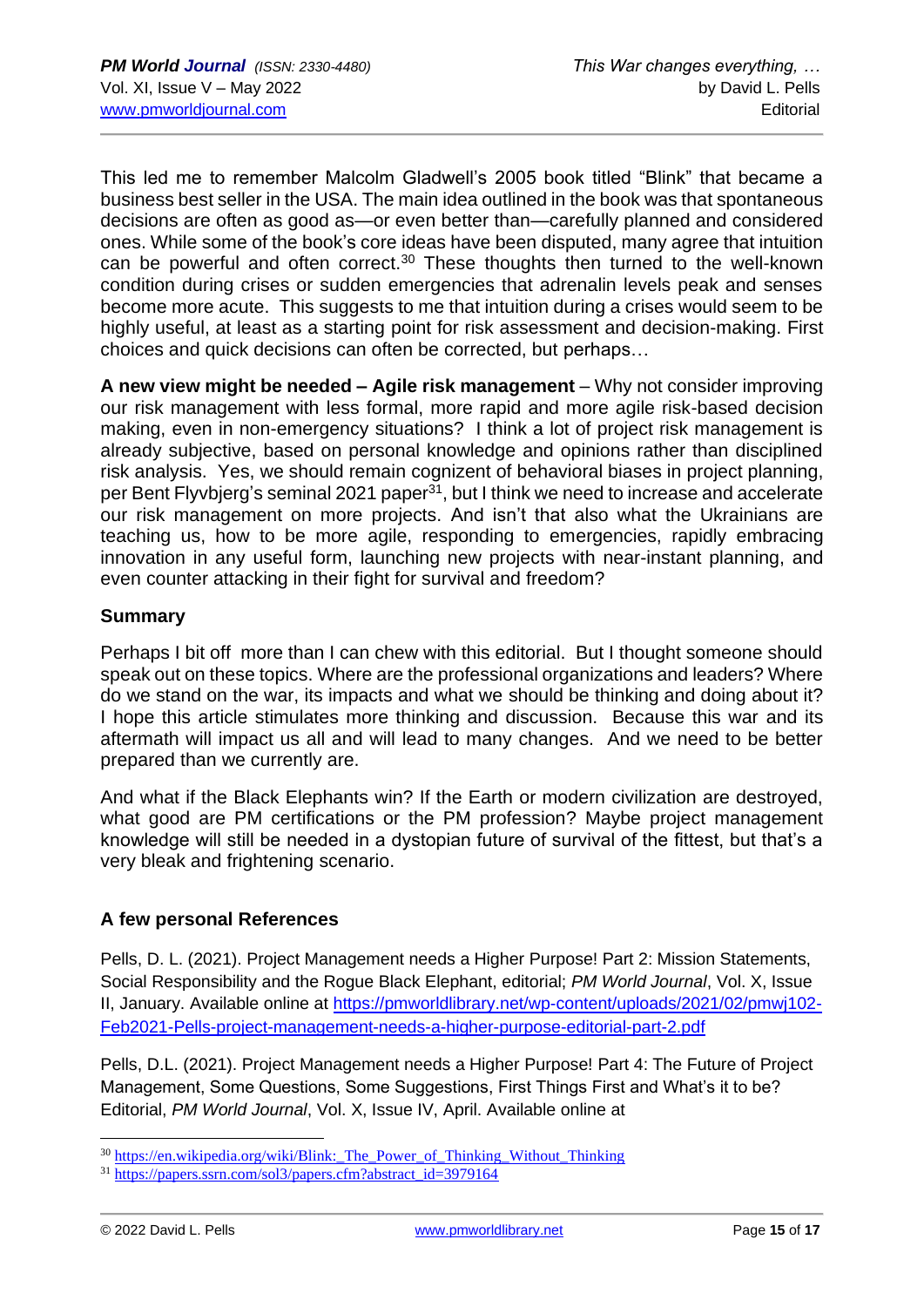[https://pmworldlibrary.net/wp-content/uploads/2021/04/pmwj104-Apr2021-Pells-project](https://pmworldlibrary.net/wp-content/uploads/2021/04/pmwj104-Apr2021-Pells-project-management-needs-a-higher-purpose-editorial-part-4.pdf)[management-needs-a-higher-purpose-editorial-part-4.pdf](https://pmworldlibrary.net/wp-content/uploads/2021/04/pmwj104-Apr2021-Pells-project-management-needs-a-higher-purpose-editorial-part-4.pdf)

Pells, D.L. (2020). Black Elephants and… maybe Project Management; *PM World Journal*, Vol. IX, Issue VI, June. Available online at [https://pmworldlibrary.net/wp](https://pmworldlibrary.net/wp-content/uploads/2020/06/pmwj94-Jun2020-Pells-black-elephants-and-maybe-project-management-editorial3.pdf)[content/uploads/2020/06/pmwj94-Jun2020-Pells-black-elephants-and-maybe-project](https://pmworldlibrary.net/wp-content/uploads/2020/06/pmwj94-Jun2020-Pells-black-elephants-and-maybe-project-management-editorial3.pdf)[management-editorial3.pdf](https://pmworldlibrary.net/wp-content/uploads/2020/06/pmwj94-Jun2020-Pells-black-elephants-and-maybe-project-management-editorial3.pdf)

Pells, D. L. (2009). Disruptive Events: Are you, your project or your organizations prepare? *PM World Today*. Vol. V, Issue IX, September. [https://pmworldlibrary.net/wp](https://pmworldlibrary.net/wp-content/uploads/2016/12/2009-Sept-Pells-Disruptive-Events-Are-you-prepared.pdf)[content/uploads/2016/12/2009-Sept-Pells-Disruptive-Events-Are-you-prepared.pdf](https://pmworldlibrary.net/wp-content/uploads/2016/12/2009-Sept-Pells-Disruptive-Events-Are-you-prepared.pdf)

Pells, D. L. (2009). Global Business Intelligence for Managers of Programs, Projects and Project-oriented Organizations. *PM World Today*, June. [https://pmworldlibrary.net/wp](https://pmworldlibrary.net/wp-content/uploads/2016/12/2009-June-Pells-Global-Business-Intelligence-for-Managers.pdf)[content/uploads/2016/12/2009-June-Pells-Global-Business-Intelligence-for-Managers.pdf](https://pmworldlibrary.net/wp-content/uploads/2016/12/2009-June-Pells-Global-Business-Intelligence-for-Managers.pdf)

Pells, D. L. (2007). Project Management for Disaster Relief and Recovery – A Call to Arms, PM *World Today*, editorial, September. [https://pmworldlibrary.net/wp](https://pmworldlibrary.net/wp-content/uploads/2016/10/PMWL-Pells-PM-for-Disaster-ER-Editorial-Sep2007.pdf)[content/uploads/2016/10/PMWL-Pells-PM-for-Disaster-ER-Editorial-Sep2007.pdf](https://pmworldlibrary.net/wp-content/uploads/2016/10/PMWL-Pells-PM-for-Disaster-ER-Editorial-Sep2007.pdf)

Pells, D. L. (1999). Aftershocks! How Significant Global Events can Effect the Project Management Profession. Paper and keynote presentation at PM South African national conference, November. [https://pmworldlibrary.net/wp-content/uploads/1999/11/1999-](https://pmworldlibrary.net/wp-content/uploads/1999/11/1999-Pells-PMISA-AFTERSHOCKS-FINAL.pdf) [Pells-PMISA-AFTERSHOCKS-FINAL.pdf](https://pmworldlibrary.net/wp-content/uploads/1999/11/1999-Pells-PMISA-AFTERSHOCKS-FINAL.pdf)

Pells, D. L. (1998). Global Tides of Change: Significant Recent Events Affecting Globalization of the Project Management Profession, Paper presented at the PMI'98 Seminars/Symposium in Long Beach, CA, USA, September. [https://pmworldlibrary.net/wp](https://pmworldlibrary.net/wp-content/uploads/2015/01/1998-oct-global-tides-of-change-Pells-pmi98-conference-paper.pdf)[content/uploads/2015/01/1998-oct-global-tides-of-change-Pells-pmi98-conference-paper.pdf](https://pmworldlibrary.net/wp-content/uploads/2015/01/1998-oct-global-tides-of-change-Pells-pmi98-conference-paper.pdf)

Prieto, R. (2020). The Impact of Correlation on Risks in Programs and Projects, PM World Journal, Vol. IX, Issue XII, December. [https://pmworldlibrary.net/wp](https://pmworldlibrary.net/wp-content/uploads/2020/12/pmwj100-Dec2020-Prieto-impact-of-correlation-on-risks-in-programs-and-projects.pdf)[content/uploads/2020/12/pmwj100-Dec2020-Prieto-impact-of-correlation-on-risks-in-programs](https://pmworldlibrary.net/wp-content/uploads/2020/12/pmwj100-Dec2020-Prieto-impact-of-correlation-on-risks-in-programs-and-projects.pdf)[and-projects.pdf](https://pmworldlibrary.net/wp-content/uploads/2020/12/pmwj100-Dec2020-Prieto-impact-of-correlation-on-risks-in-programs-and-projects.pdf)

Prieto, R. (2020). Black Elephants, *PM World Journal*, Vol. IX, Issue VIII, August. Available online at [https://pmworldlibrary.net/wp-content/uploads/2020/07/pmwj96-Aug2020-Prieto-Black-](https://pmworldlibrary.net/wp-content/uploads/2020/07/pmwj96-Aug2020-Prieto-Black-Elephants-featured-paper.pdf)[Elephants-featured-paper.pdf](https://pmworldlibrary.net/wp-content/uploads/2020/07/pmwj96-Aug2020-Prieto-Black-Elephants-featured-paper.pdf)

Prieto, R. (2020). On the Subject of Black Elephants, Letter to the Editor, PM World Journal, Vol. IX, Issue VII, July. Available online at [https://pmworldlibrary.net/wp](https://pmworldlibrary.net/wp-content/uploads/2020/06/pmwj95-Jun2020-Prieto-Letter-to-Editor-on-black-elephants.pdf)[content/uploads/2020/06/pmwj95-Jun2020-Prieto-Letter-to-Editor-on-black-elephants.pdf](https://pmworldlibrary.net/wp-content/uploads/2020/06/pmwj95-Jun2020-Prieto-Letter-to-Editor-on-black-elephants.pdf)